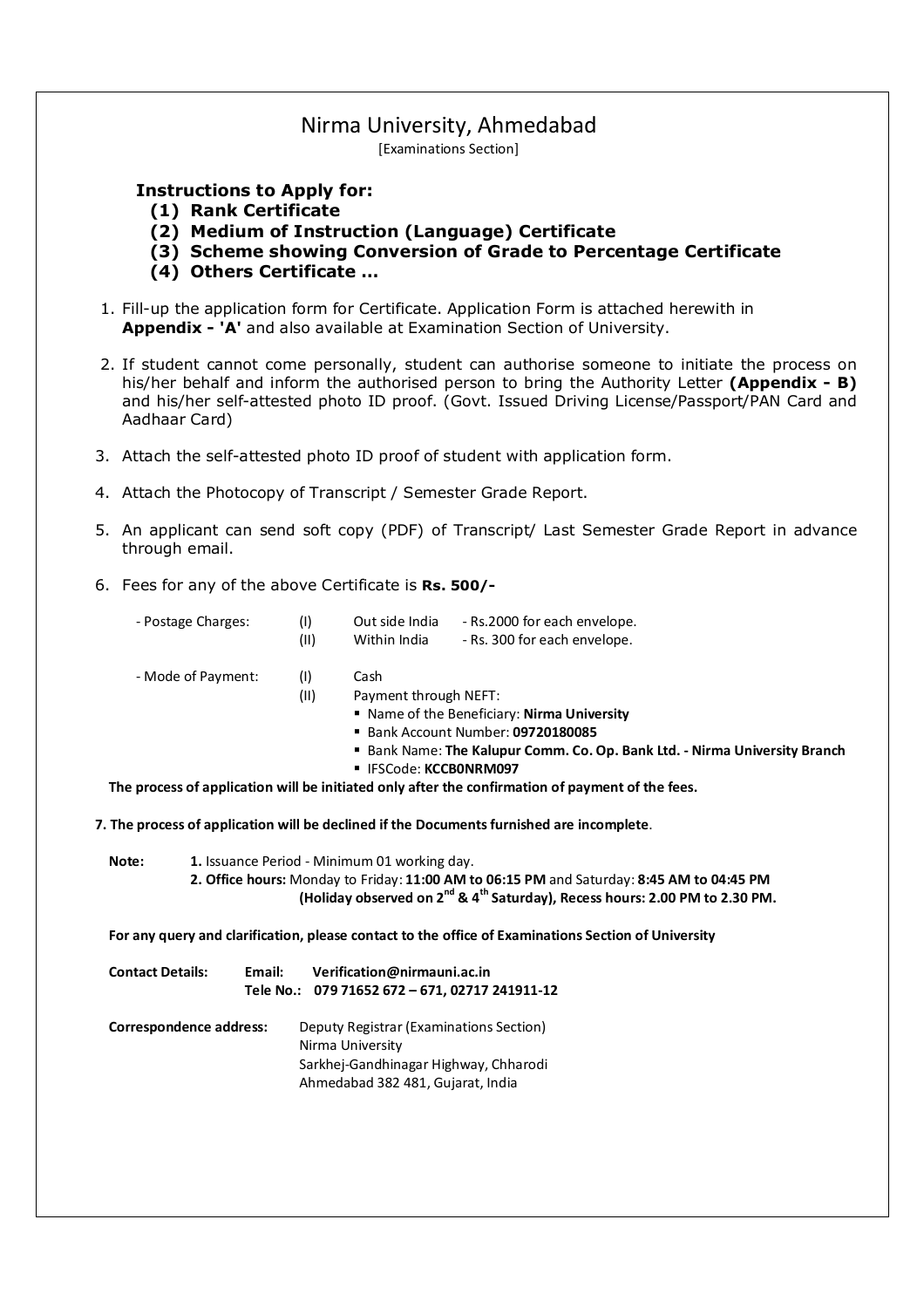|                                                         | Appendix - A<br>Nirma University, Ahmedabad                                                                                            |
|---------------------------------------------------------|----------------------------------------------------------------------------------------------------------------------------------------|
|                                                         | [Examination section]                                                                                                                  |
| <b>Application for</b>                                  | <b>Rank Certificate</b>                                                                                                                |
|                                                         | <b>Medium of Instruction (Language)</b>                                                                                                |
|                                                         | <b>Scheme showing Conversion of Grade to Percentage Certificate</b>                                                                    |
|                                                         |                                                                                                                                        |
| To,                                                     | <b>Deputy Registrar</b><br>Email: verification@nirmauni.ac.in<br><b>Examination Section</b><br>Nirma University,<br>Ahmedabad - 382481 |
| Sir,                                                    | I need above mentioned Certificate(s) and my details for the same are given here under:                                                |
|                                                         |                                                                                                                                        |
|                                                         |                                                                                                                                        |
|                                                         |                                                                                                                                        |
|                                                         |                                                                                                                                        |
|                                                         |                                                                                                                                        |
|                                                         |                                                                                                                                        |
|                                                         | (Name & Signature of the Applicant)                                                                                                    |
|                                                         | Date: ______________________                                                                                                           |
|                                                         | <b>For Office Use Only</b>                                                                                                             |
| To,<br>Account section.<br>Nirma University, Ahmedabad. |                                                                                                                                        |
| Pl. accept total fees of                                | Rs. _________   towards __Rank Certificate / __Scheme showing                                                                          |
|                                                         | Conversion of Grade to Percentage Certificate / _ Medium of Instruction (Language) Certificate/                                        |
|                                                         |                                                                                                                                        |
|                                                         |                                                                                                                                        |
|                                                         |                                                                                                                                        |
|                                                         |                                                                                                                                        |